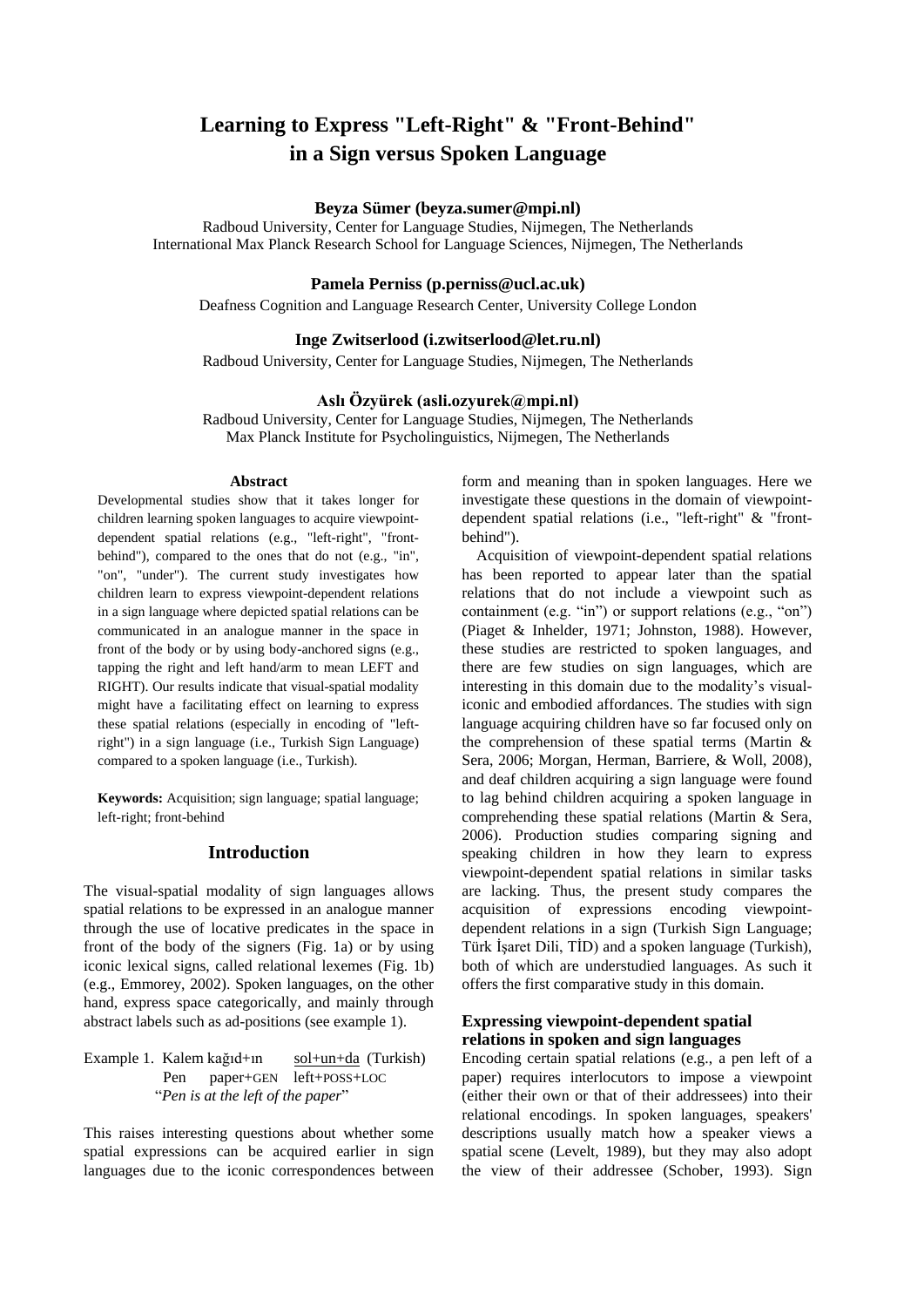languages are similar to spoken languages in that signers can describe spatial scenes from their own viewpoint, or from the viewpoint of the addressee (Emmorey, 1996).

In sign languages, encoding spatial relations is mainly realized through *classifier predicates* (polymorphimic predicates) where the hands of a signer represent the entities (e.g., a smaller, foregrounded Figure, and a larger, back-grounded Ground) in the spatial configuration, and their relative locations are mapped onto the signing space in an analogue way to the real space depicted. The position of the hands relative to each other and to signers' body expresses the viewpoint from which relations should be interpreted (Emmorey, 1996) (see Fig. 1a).





RH: CL(paper)<sub>locR</sub> RH: LEFT LH: CL(pen)<sub>locL</sub> LH: LEFT

Figure 1: TİD signers' descriptions of the spatial relation of the pen with respect to the paper using (a) classifier predicates and (b) a relational lexeme. In the whole utterance, these signs are typically preceded by lexical signs of PAPER (Ground) first, and then PEN (Figure) (not shown here)

To describe viewpoint-dependent spatial relations, signers can also use body-anchored categorical lexical signs (i.e., relational lexemes), either to replace, or in addition to classifier predicates in the same utterance. In (Fig. 1b), the signer uses a relational lexeme LEFT to describe the location of the pen in the picture above in relation to the paper. As these examples show relational lexemes are more categorical than analogue representations conveyed by classifier predicates. Their visual forms are directly anchored to the coordinates of the signers' body (see Fig. 2a, b, c for other relational lexemes in TİD).



Figure 2: TİD signs for (a) RIGHT, (b) FRONT, and (c) BEHIND.

**Learning to express viewpoint-dependent spatial relations in spoken and sign languages** Studies about the acquisition of viewpoint-dependent spatial relations in spoken languages show that children initially use these terms to refer to their own "leftright", or "front-back". At later stages, they start using these terms to refer to "left-right" and "front-behind" of other people, objects, and relative locations (Piaget & Inhelder, 1971; Harris, 1972; Kuczaj & Maratsos, 1975; Conner & Chapman, 1985; Roberts & Aman, 1993).

The studies mentioned so far mainly compared the learning of the spatial relations that require a viewpoint with the ones that do not. Within viewpoint-dependent spatial relations, "left-right" distinctions are reported to be more difficult to acquire due to the bilateral symmetry of many objects when compared to "frontbehind" distinctions, which are usually identifiable by distinct perceptual features of objects (Shepard & Hurwitz, 1984; Harris, 1972).

In sign languages, there are only two studies that investigate the acquisition of viewpoint-dependent spatial relations, and they focus only on comprehension. The findings of these studies show that sign language acquiring children learn the constructions whose comprehension requires mental rotation (i.e., to transpose signers' left-right, front-behind to their own) later than the ones that do not (i.e., above-below) (Martin & Sera, 2006; Morgan, et al., 2008). Moreover, comparing deaf children acquiring American Sign Language and hearing children acquiring English, Martin & Sera (2006) also observed that deaf children lagged behind age-matched hearing children in the comprehension of these spatial relations.

As mentioned earlier, production studies with sign language acquiring children in this domain are lacking. In general, using terms of viewpoint-dependent spatial relations seems to be challenging for children acquiring a spoken language (Piaget & Inhelder, 1971; Johnston, 1988). Whether this challenge can be overcome by sign-language-acquiring children via exploiting the visual-spatial modality in the expression of these spatial relations is a question, which has not been investigated before.

#### **The Present Study**

We suggest three hypotheses about the acquisition of viewpoint-dependent spatial relations in Turkish and TİD: (a) In line with the literature that suggests a universal pattern for the late emergence of viewpointdependent spatial relations, we might assume a similar developmental pattern for sign and spoken language acquisition. In this case, TİD acquiring children will learn to express these spatial relations late and at similar ages with hearing children. Thus, there will be no effect of the modality of the language being acquired, but general cognitive developmental principles will apply to acquisition of both sign and spoken languages. (b) One might assume that the iconic properties of the sign language constructions through which spatial relations are produced (i.e., classifier predicates, Fig. 1a), and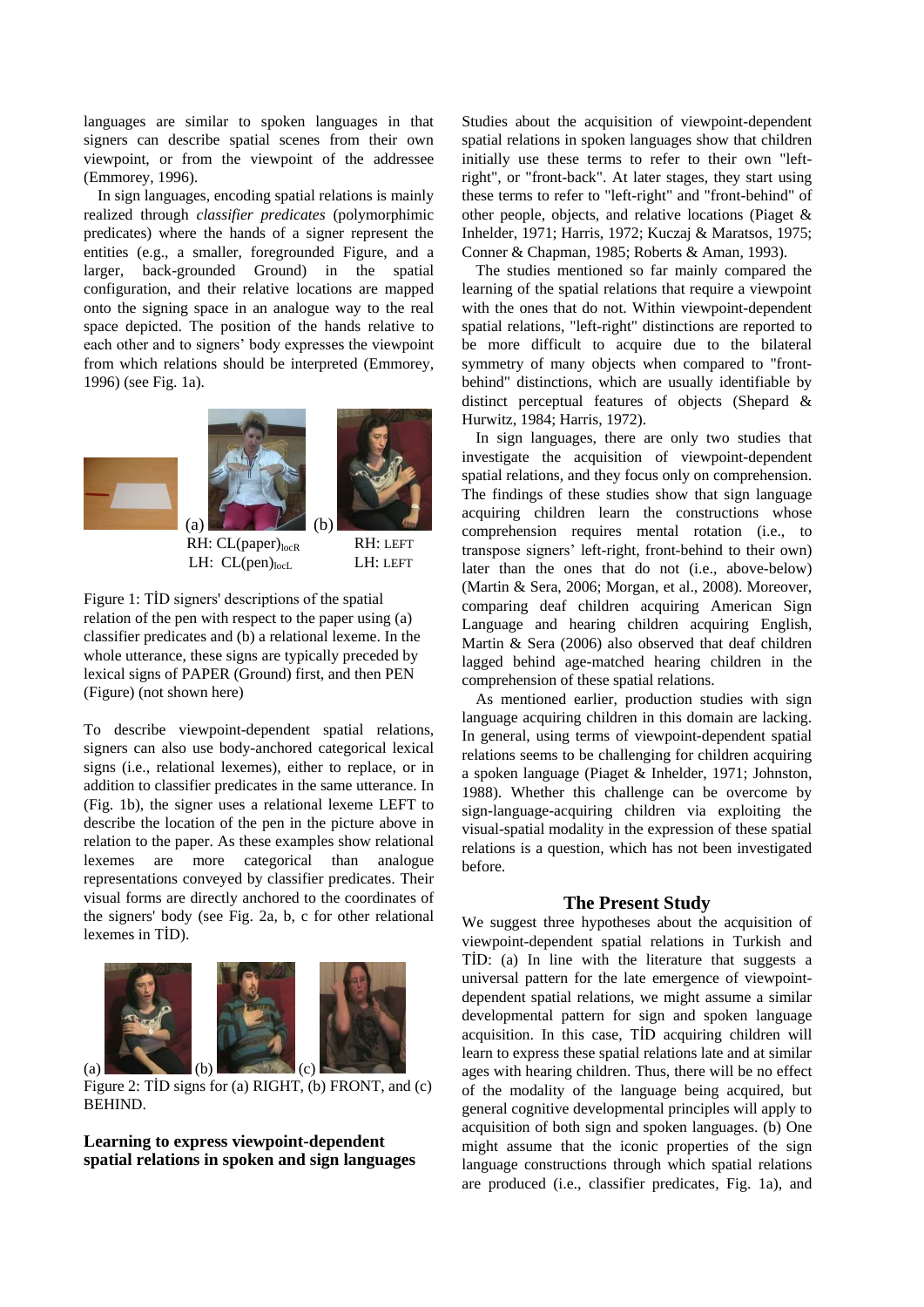especially the use of lexical signs that are directly executed on the signer body (Fig. 1b) may facilitate learning to express these spatial relations in a sign language. On the other hand, learning arbitrary mappings between linguistic labels and spatial relations in spoken languages may present challenges for children. In this case, TİD acquiring children will learn to express these terms earlier than children acquiring Turkish. (c) Finally considering previous studies that show that sign-language-acquiring children lagged behind spoken-language-acquiring children in comprehending viewpoint-dependent spatial relations, one can hypothesize that the production of these spatial relations in a sign language (i.e., TİD) will also appear later than in a spoken language (i.e., Turkish).

 To test these hypotheses, deaf children and adults who have learned TİD natively and age-matched Turkish speakers were given picture description tasks where pictures showed two objects configured in "leftright" (i.e., lateral axis) and "front-behind" (i.e., sagittal axis) relations.

#### **Participants**

Data were elicited from deaf children acquiring TİD natively (i.e., from deaf parents) and hearing children acquiring Turkish in two age groups (younger children, mean age: 5;2 years & older children, mean age: 8;1 years; N=10 in each group). Their data were compared to those of adults (N=10 for each language). All deaf adults are also native signers of TİD, and all participants reside in İstanbul, Turkey.

#### **Stimuli and Procedure**

In data collection sessions, signers/speakers were asked to sit opposite to the interlocutor, who was a hearing or deaf confederate depending on the language condition. The target picture remained visible on a computer screen during the description to avoid memory effects.

Participants described pictures depicting two objects localized with respect to each other on either "lateral axis / left-right" (e.g., pen to left of paper) ( $N=6$ ) or "sagittal axis / front-behind" (N=6) (e.g., cup behind a box) (see Fig.3). The Ground objects in the pictures do not have intrinsic fronts or backs. Signers/speakers were presented the target picture with other 3 pictures that showed same/different objects in different spatial configurations. The addressee, who did not see the screen, was given the same 4 pictures on a separate paper, and was asked to find the described one.



Figure 3: Examples of stimuli pictures used to elicit encodings for (a)"left-right" and (b) "front-behind".

#### **Results**

Mean proportions of descriptions encoding a spatial relation and different strategies to encode these relations were calculated for each person and group. Arcsine transformation was applied to all the data, but the mean proportions and standard errors in the graphs are reported from the untransformed data.

First, we investigated how frequently any type of spatial relation was encoded between the entities by different age groups in each language. A 3-way mixed ANOVA with spatial type (within subjects: left-right and front-behind), age (between subjects: adult, older children, younger children), and language (within subjects: TİD, Turkish) as factors revealed a main effect of age,  $F(2,54)=8.83$ ,  $p<.001$ ,  $\eta^2 p=.25$ , but not for spatial type,  $F(1,54) = .85$ ,  $p = .36$ ,  $\eta^2 = .02$ , or language,  $F(1,54) = .69$ ,  $p = .41$ ,  $\eta^2 p = .01$ . There was no interaction between spatial type and language, *F(1,54)=1.23,*   $p = 0.27$ ,  $\eta^2 p = 0.02$ ; spatial type and age,  $F(2,54) = 1.09$ ,  $p=34$ ,  $\eta^2 p=.04$ ; and between language and age, *F*(2,54)=.11,  $p=0.89$ ,  $\eta^2 p=0.004$ . There was no 3-way interaction among the variables,  $F(2,54)=31$ ,  $p=.74$ ,  $\eta^2 p = 01$ . Post hoc comparisons (Bonferonni) for the main effect of age indicated that older children expressed the relational encoding between the Figure and the Ground as frequently as adults  $(p=.63)$ , while younger children expressed them significantly less frequently than adults  $(p<.001)$  and older children (p=.02). This pattern was the same for both deaf and hearing children.

Table 1: Mean proportions and (SEs) of frequency of encoding of a spatial relation by the different age groups in TİD and Turkish.

| Participants        | TÌD      | Turkish   |
|---------------------|----------|-----------|
| Adults              | .98(.02) | 1.00(.00) |
| Older Children      | .94(.04) | .96(.02)  |
| Younger<br>Children | .81(.08) | .75(.12)  |

As the next step, we investigated what types of relational encoding linguistic strategies were preferred by adults and children, and how adult-like children in each age group were. Since it is hard to equate language strategies to encode a spatial relation in these languages, the analyses were conducted separately for TİD and Turkish.

# **Linguistic strategies used to encode a locative relation in TİD**

We categorized TID strategies into three groups: classifier predicates (Fig. 1a), relational lexemes (Fig. 1b), and others, which was not a classifier predicate or a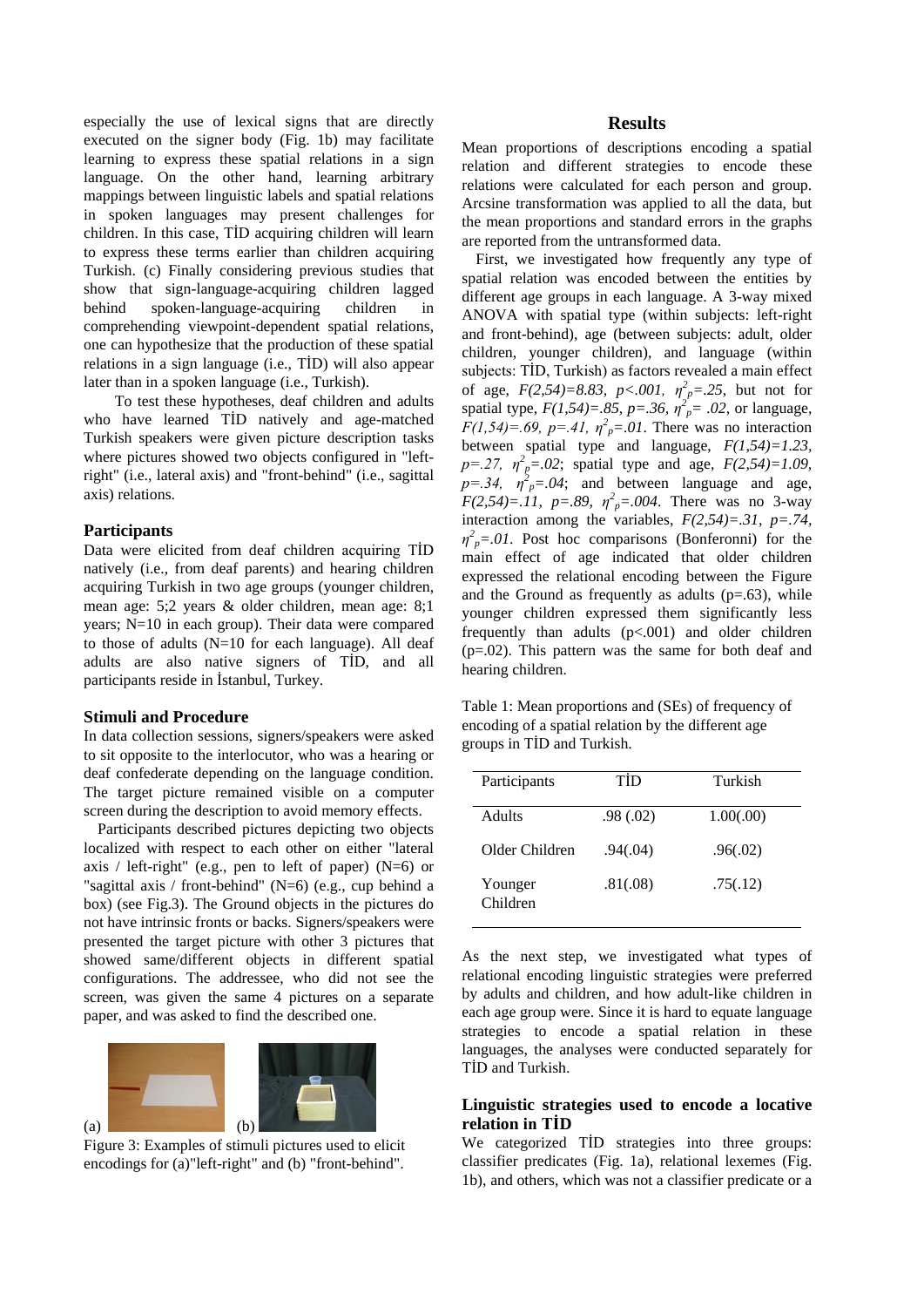relational lexeme (e.g., showing the location of the objects through index finger pointing). The results of a 2 (Within subjects, Spatial type: left-right and frontbehind) by 3 (Within subjects, Linguistic strategy: classifier, relational lexeme, other) by 3 (Between subjects, Age: adults, older children, younger children) mixed ANOVA yielded main effects for spatial type, *F*(1,27)=4.89,  $p=0.04$ ,  $\eta^2 p=.15$ ; linguistic strategy, *F*(1.77,47.89)=56.62, *p*<.001,  $\eta^2 p = .68$ ; and age *F*(2,27)=13.39, *p*<.001,  $\eta^2 p = .50$ . Due to an interaction between linguistic strategy and spatial type, *F(1.31, 35.50*)=7.08,  $p = .007$ ,  $\eta^2 p = .21$ , separate analyses were conducted for each spatial type.

**Left-Right Encoding in TİD** The results of a 3 (Between subjects, Age: adults, older children, younger children) by 3 (Within subjects, Linguistic strategy: classifier, relational lexeme, other) mixed ANOVA showed no main effect for age,  $F(2,27)=1.66$ ,  $p=.21$ ,  $\eta^2 p = I I$ , but a main effect for linguistic strategy, *F*(1.39,37.61)=60.56, *p*<.001,  $\eta^2 p = .69$ , without an interaction between them,  $F(4,54)=.10$ ,  $p=.98$ , *η 2* Tests of within-subject controlled comparisons showed that classifier predicates were preferred more frequently than relational lexemes  $(p<.001)$ , and the "other" strategies  $(p<.001)$ . The frequency of using relational lexemes and the ones in the "other" category were found to be similar to each other (p=.65). Lack of main effect for age indicates that deaf children in both age groups used the linguistic forms in three different categories as frequently as deaf adults. Thus, these findings suggest that TİD acquiring children, even the younger ones, are able to employ the different language strategies as frequently as adults to encode "left-right" (see Fig. 4a).

**Front-Behind Encoding in TİD** The results of 3 (Between subjects, Age: adults, older children, younger children) by 3 (Within subjects, Linguistic strategy: classifier, relational lexeme, other) mixed ANOVA yielded a main effect of age, *F(2,27)=14.17, p<.001,*   $\eta^2 p = .51$ , and main effect of linguistic strategy, *F*(1.69,45.73)=29.12, *p*<.001,  $\eta^2 p = .52$ , without any interaction between them,  $F(A,54)=1.03$ ,  $p=.40$ ,  $\eta^2_{\rho} = 0.07$ . The controlled contrasts for the main effect of spatial type indicated that classifier predicates were used more frequently than relational lexemes (p=.001) and the "other" strategies  $(p<.001)$ . Relational lexemes were observed to be more frequent than the "other" forms, as well (p<.001). Post hoc comparisons (Bonferroni) for the effect of age showed that older  $(p<.001)$  and younger  $(p=.001)$  deaf children were different than adults in how frequently they used these strategies. In other words, both age groups of children used classifier predicates and the relational lexemes less frequently than adults, but it was only the older children who used the forms from the "other" category less frequently than adults, while younger ones preferred

these "other" forms more frequently than deaf adults. There was no such difference between two age groups of deaf children (p=1.00) (see Fig. 4b).



Figure 4: Mean proportions and error bars (representing SE) of descriptions with different strategies available in TİD to encode (a) "left-right" and (b) "front-behind"

Due to different production patterns found for "leftright" and "front-behind" in TİD, we investigated if the reason why deaf children lagged behind adults in "front-behind" encoding could be related to the fact that deaf adults used double strategies, possibly for emphasis (i.e., first a classifier predicate followed by a relational lexeme). So, we examined the frequency of descriptions where deaf participants used double strategies. We observed that deaf adults encoded "frontbehind" by using double strategies more frequently than "left-right" encodings, and than children who preferred either a classifier predicate or a relational lexeme, but not both (see Table 2).

Table 2: Raw numbers and (mean proportions) of descriptions with a "double strategy" in TİD

| TID Signers                 | Left-Right | Front-Behind | Total   |
|-----------------------------|------------|--------------|---------|
|                             | Encodings  | Encodings    |         |
| Deaf Adults                 | 13 (.22)   | 27(.47)      | 40(.35) |
| Deaf Older<br>Children      | 5(.09)     | 1(.02)       | 6(.05)  |
| Deaf<br>Younger<br>Children | 1(.03)     | 2(.05)       | 3(.04)  |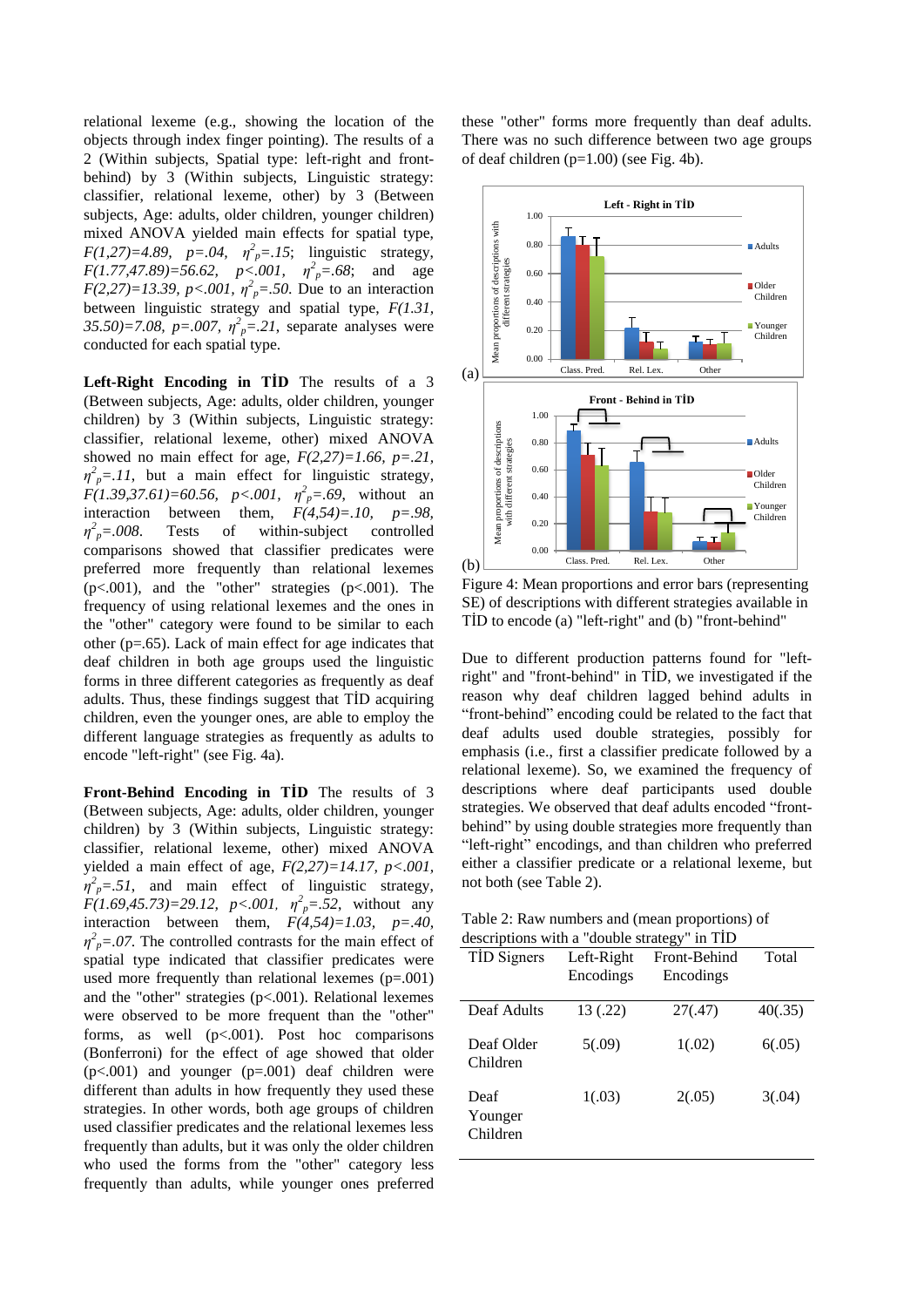### **Linguistic strategies used to encode a locative relation in Turkish**

To encode viewpoint-dependent spatial relations, Turkish-speaking adults either used a general relational term (e.g., *Kalem kağıdın yanında* "pen is at the side of the paper") or employed a viewpoint-dependent spatial noun (e.g., *Kalem kağıdın solunda* "pen is left of the paper"). They also sometimes encoded a spatial relation on a different axis. For example, while describing a "left-right" (i.e., lateral axis) configuration (e.g., pen left of paper), they used FRONT or BEHIND (i.e., sagittal axis). We categorized this as "other" strategy. It was done for "front-behind" encodings, as well.

In order to see if Turkish acquiring children are similar to adults in how frequently they prefer different spatial strategies to encode viewpoint-dependent relations, we conducted a 2 (Within subjects, Spatial type: left-right and front-behind) by 3 (Within subjects, Linguistic strategy: (left-right/front-behind, side, other) by 3 (Between subjects, Age: adults, older children, younger children) mixed ANOVA. It showed main effects for linguistic strategy, *F(1.23,33.11)=19.17,*   $p < .001$ ,  $\eta^2_{p} = .42$ , and spatial type,  $F(1,27) = 10.03$ , *p=.004, η 2 <sup>p</sup>=.27*, but not for age, *F(2,27)=2.97, p=.07,*  $\eta^2 p = 18$ . There was an interaction between linguistic strategy and age,  $F(4,54)=11.99$ ,  $p<.001$ ,  $\eta^2 p=.47$ , and between linguistic strategy and spatial type, *F*(1.26,33.99)=14.83, *p*<.001,  $\eta^2 p = 0.36$ , in addition to a 3-way interaction among the variables, *F(4,54)=2.83,*   $p = .03$ ,  $\eta^2 p = .17$ . So, we conducted separate analyses for encoding "left-right" and "front-behind" in Turkish.

**Left-Right Encoding in Turkish** A 3 (Between subjects, Age: adults, older children, younger children) by 3 (Within subjects, Linguistic strategies: left-right, side, other) mixed ANOVA showed main effects for age,  $F(2,27)=3.26$ ,  $p=.05$ ,  $\eta^2 p=.20$ , and for linguistic strategy,  $F(1.76, 47.43)=9.27$ ,  $p=.001$ ,  $\eta^2_p=.26$ , with an interaction between them,  $F(4,54)=10.71$ ,  $p<.001$ ,  $\eta^2 p = .44$ . Due to the interaction, one-way ANOVAs were conducted, and we observed that Turkish acquiring children in both age groups employed spatial nouns for "left-right" less frequently than adults (p=.007 for older children and p=.006 for younger children). There was no difference between older and younger hearing children (p=.80). Instead, older children preferred the general relational term "side", and younger ones used a spatial noun for a different axis (front-behind) more frequently than adults (p=.003 and p=.03, respectively) (see Fig. 5a).

**Front-Behind Encoding in Turkish** A 3 (Age: adults, older children, younger children) by 3 (Linguistic strategy: front-behind, side, other) mixed ANOVA yielded no main effect of age,  $F(2,27) = .25$ ,  $p = .78$ ,  $\eta^2 p =$ *.02*, but a main effect for linguistic strategy, *F*(1.06,28.69)=22.05, **p**<.001,  $\eta^2 p = .45$ , with an interaction between them,  $F(4,54)=5.67$ ,  $p=.007$ ,

 $\eta^2_{\ p} = .30$ . The results of one-way ANOVAs showed that older children employed a spatial noun for "frontbehind" as frequently as adults  $(p=0.26)$ , but younger ones used them less frequently than adults (p=.008). Younger children used the general relational term "side" more frequently than adults  $(p=.007)$ . Children never used the other "left-right" category to describe "frontbehind" relations (see Fig. 5b). Unlike TİD signers, Turkish-speaking participants did not use double strategies in their relational encodings.





Figure 5: Mean proportions and error bars (representing SE) of descriptions with strategies available in Turkish to encode (a) "left-right" and (b) "front-behind"

#### **Discussion and Conclusion**

A closer look into the language-specific strategies in a sign (TİD) and a spoken language (Turkish) reveals differences in how children learn to express viewpointdependent spatial relations in each language.

To encode "left-right", TİD-acquiring deaf children were similar to Turkish deaf adults in how likely they were to use classifier predicates and relational lexemes. One might argue that classifier predicates do not necessarily encode "left-right", but rather "next to" relations - as in the case of Turkish "*yanında* - at the side". Thus, TİD-acquiring children's use of classifier predicates as frequently as deaf adults may not necessarily show that they are encoding "left-right" distinctively. However, these children were also observed to be similar to deaf adults in how frequently they used relational lexemes LEFT and RIGHT, which are more categorical than classifier predicates. Both age groups of Turkish acquiring children, on the other hand, used spatial nouns for "left-right" much less frequently